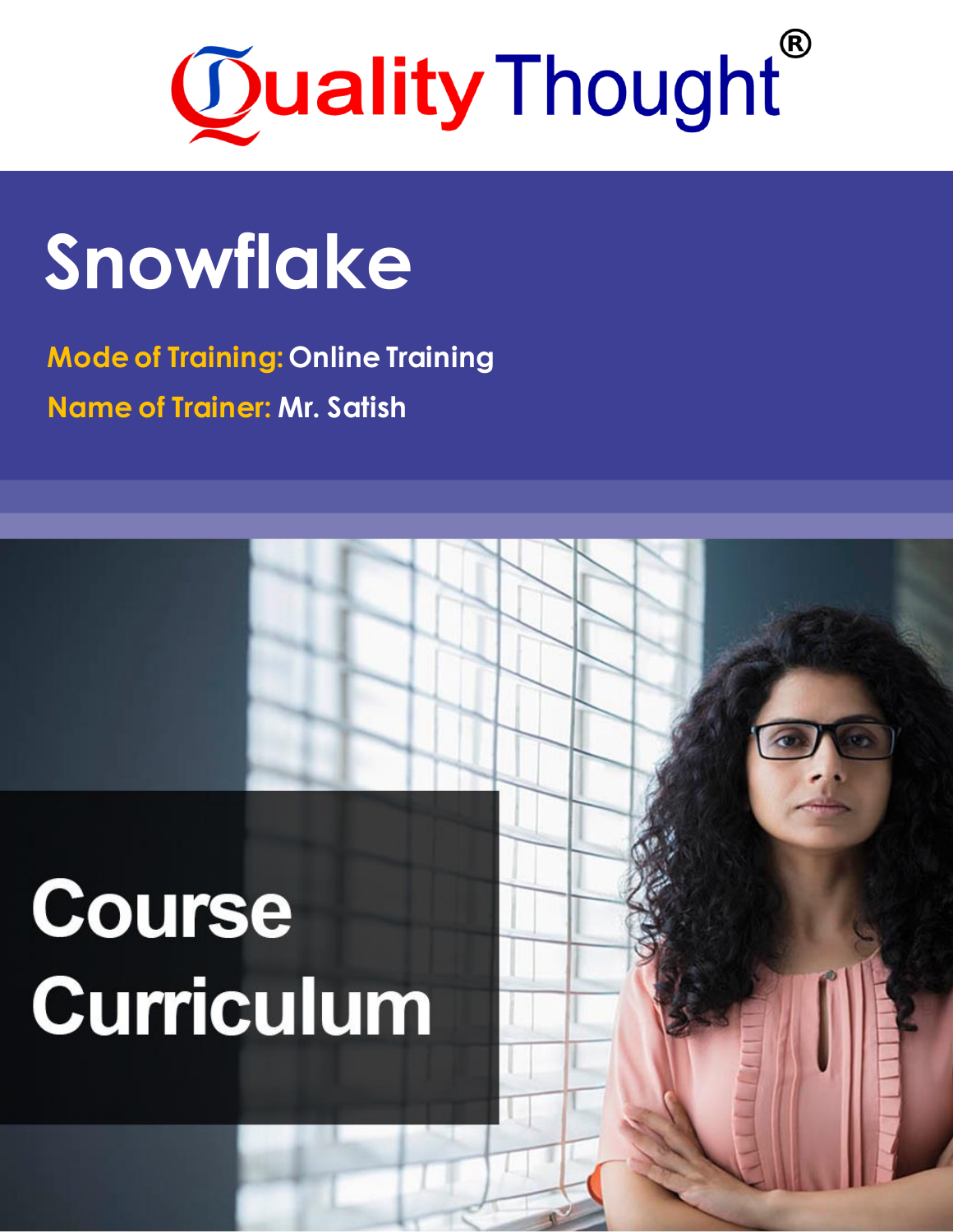### **SNOWFLAKE Training**

#### **About Trainer:**

SnowPro, AWS & Azure Certified with 12 years of experience in data warehousing & Cloud technologies.

#### **Training Objective:**

↓ This training aims at mastering the Fundamental Snowflake concepts & acquire the necessary skills to start implementing Snowflake based solutions.

#### **Training Duration:**

 $\pm 20$  Hours

#### **Training Prerequisites:**

- $\ddot{\phantom{1}}$  Familiarity with database & data warehousing concepts
- $\leftarrow$  Familiarity with SQL

#### **Training Description:**

 $\ddotplus$  This training provides Snowflake concepts & hands on expertise to help get you started on implementing solutions using Snowflake. This training reinforces the learning through hands on labs, assignments & quizzes.

#### **Detailed Course Content:**

- $\ddot{\bullet}$  Section 1: Introduction
	- ✓ Introduction
	- ✓ What is a data warehouse?
	- ✓ Why cloud computing?
	- ✓ The Snowflake Story
- $\ddotplus$  Section 2: Getting Started with Snowflake
	- ✓ Signup for Snowflake
	- ✓ Creating our first Database & Table
	- ✓ Load Data into our first table
	- ✓ Snowflake Pricing Overview
	- ✓ Setting up Required Snowflake tools
	- ✓ Assignment 1: Create, load & query a table
- **↓** Section 3: Snowflake Concepts
	- ✓ Snowflake Architecture
	- ✓ Virtual Warehouse & Scalability
	- ✓ Snowflake Pricing
	- ✓ Assignment 2: Creating a new Virtual Warehouse
	- ✓ Quiz 1: Quiz Snowflake Concepts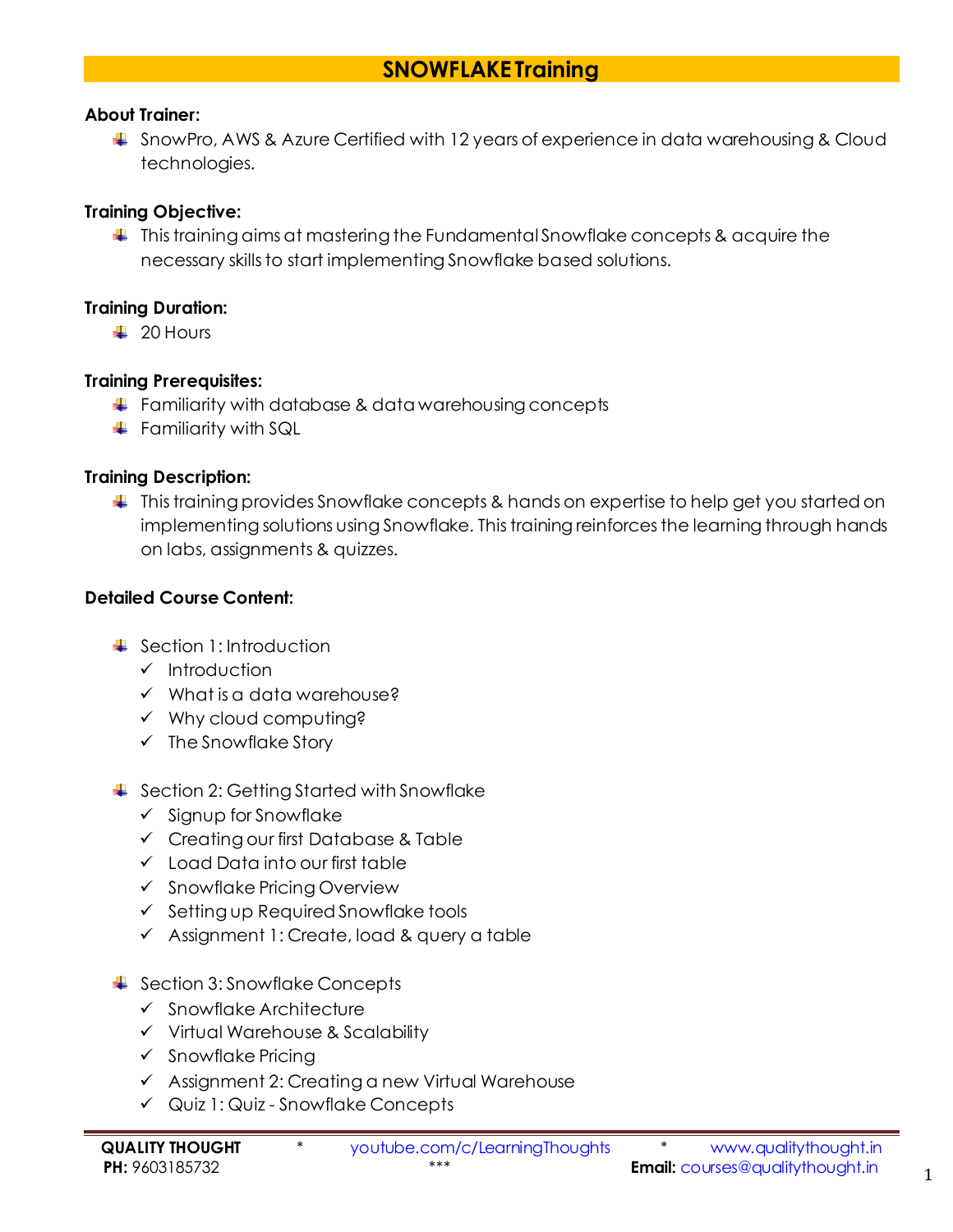- ↓ Section 4: Getting data into Snowflake
	- ✓ Ingestion / Loading Methods
	- ✓ Steps to Managing Loads
	- ✓ Preparing your data
	- ✓ Staging your data
	- ✓ Loading from an S3 stage
	- ✓ Loading JSON data high level steps
	- ✓ Loading JSON data hands on lab
	- ✓ Assignment 3: Load JSON data from an S3 bucket
	- ✓ What is Snowpipe?
	- ✓ Loading data via Snowpipe high level steps
	- ✓ Loading data via Snowpipe hands on lab
	- ✓ Quiz 2: Quiz Data Ingestion Quiz
- $\ddotmark$  Section 5: Performance Optimization
	- ✓ Performance Optimization in Snowflake
	- ✓ Using Dedicated Virtual Warehouses
	- ✓ Lab: Using Dedicated Virtual Warehouses
	- $\checkmark$  Scale up/down the virtual warehouse
	- ✓ Multi-cluster virtual warehouse or Scaling Out
	- ✓ Lab: Multi-cluster virtual warehouse
	- ✓ Maximize Cache usage
	- ✓ Lab: Query Caching in Action
	- ✓ Clustering large tables & improve partition elimination
	- $\checkmark$  Lab: Cluster keys for large tables
	- ✓ Quiz 3: Performance Optimization Quiz
- 4 Section 6: Time Travel, Failsafe & Zero Copy Clones
	- $\checkmark$  Back to the future with Snowflake
	- $\checkmark$  Travel to a specific time or before a query
	- $\checkmark$  Assignment 4: Time Travel to a point in time
	- ✓ Undrop databases, schema & tables
	- ✓ Assignment 5: Un-drop tables, schemas & databases
	- $\checkmark$  Assignment 6: Test drive the time travel
	- $\checkmark$  Failsafe in Snowflake
	- ✓ Lab: View storage used by Fail-safe
	- ✓ Assignment 7: Understanding storage used by Fail-safe
	- ✓ Zero Copy Clone
	- $\checkmark$  Cloning with Time Travel
	- ✓ Quiz 4: Quiz Time Travel, Zero Copy Clones
- $\overline{\phantom{a}}$  Section 7: Secure Data Sharing
	- ✓ Secure Data Sharing in Snowflake